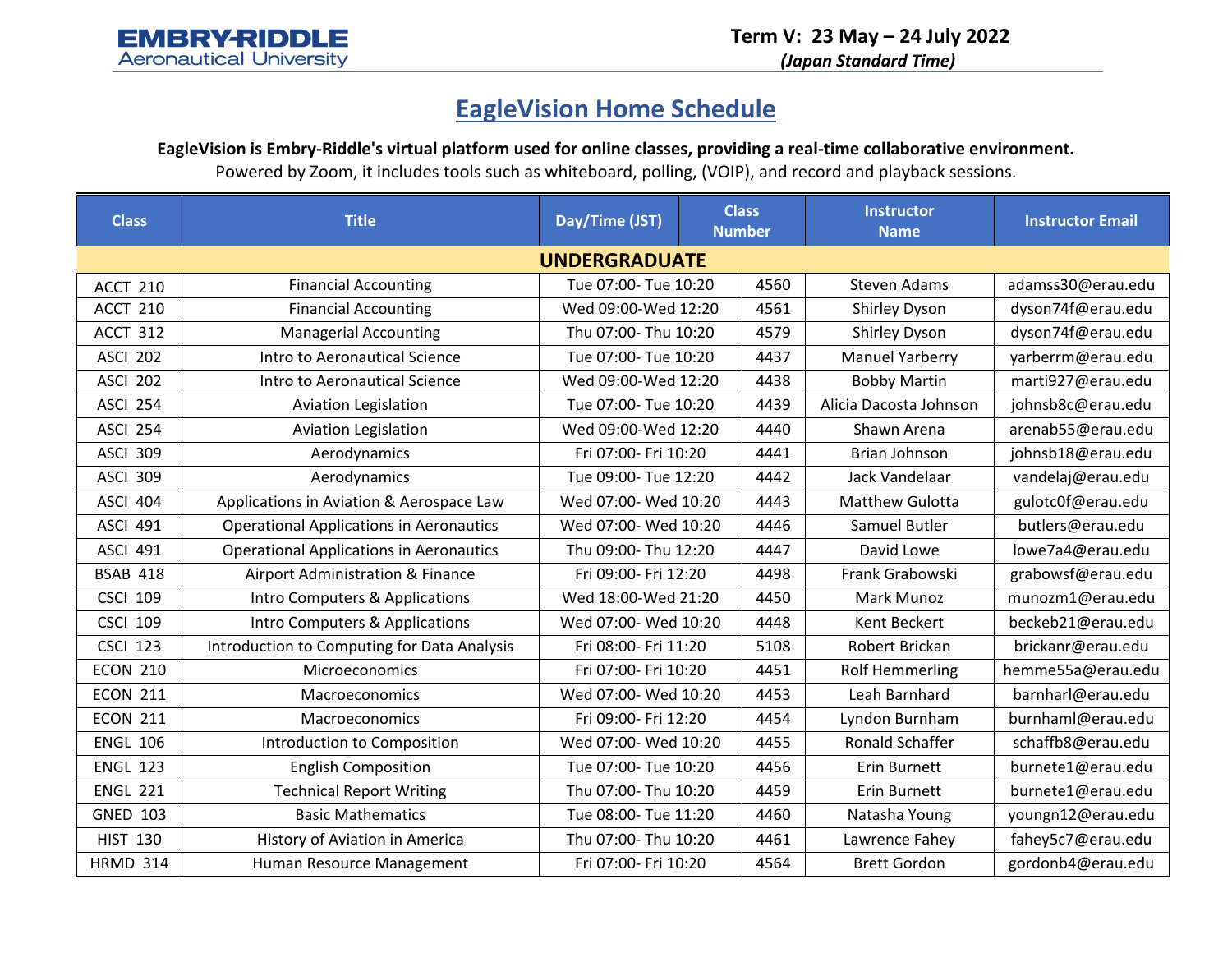# **EMBRY-RIDDLE**<br>Aeronautical University

**Term V: 23 May – 24 July 2022**

### *(Japan Standard Time)*

| <b>Class</b>         | <b>Title</b>                              | Day/Time (JST)       | <b>Class</b><br><b>Number</b> |      | <b>Instructor</b><br><b>Name</b> | <b>Instructor Email</b> |  |
|----------------------|-------------------------------------------|----------------------|-------------------------------|------|----------------------------------|-------------------------|--|
| <b>UNDERGRADUATE</b> |                                           |                      |                               |      |                                  |                         |  |
| <b>HUMN 330</b>      | <b>Values and Ethics</b>                  | Tue 07:00- Tue 10:20 |                               | 4462 | James Jurewicz                   | jurew6af@erau.edu       |  |
| <b>HUMN 330</b>      | <b>Values and Ethics</b>                  | Wed 09:00-Wed 12:20  |                               | 4463 | Cheryl McKinley                  | mckinlc1@erau.edu       |  |
| <b>LGMT 331</b>      | <b>Transportation Principles</b>          | Thu 09:00- Thu 12:20 |                               | 4682 | Sergio Lopez                     | lopezs21@erau.edu       |  |
| <b>LGMT 420</b>      | Management of Production and Operations   | Tue 07:00- Tue 10:20 |                               | 4683 | <b>William Teeple</b>            | teepl44e@erau.edu       |  |
| <b>MATH 106</b>      | <b>Basic Algebra &amp; Trigonometry</b>   | Thu 01:00- Thu 04:20 |                               | 5041 | Daniel Ritsema                   | ritsemad@erau.edu       |  |
| <b>MATH 106</b>      | <b>Basic Algebra &amp; Trigonometry</b>   | Tue 07:00- Tue 10:20 |                               | 4464 | Douglas Davis                    | davisd43@erau.edu       |  |
| <b>MATH 106</b>      | <b>Basic Algebra &amp; Trigonometry</b>   |                      |                               | 4982 | Tatsuki Matsui                   | matsuit@erau.edu        |  |
| <b>MATH 106</b>      | <b>Basic Algebra &amp; Trigonometry</b>   | Fri 09:00- Fri 12:20 |                               | 4465 | <b>Martin Peisl</b>              | peislm@erau.edu         |  |
| <b>MATH 111</b>      | Pre-calculus for Aviation                 | Fri 07:00- Fri 10:20 |                               | 4466 | Raushan Buzyakova                | buzyakor@erau.edu       |  |
| <b>MATH 111</b>      | Pre-calculus for Aviation                 | Thu 09:00- Thu 12:20 |                               | 4467 | Stephen Vest                     | vest3c4@erau.edu        |  |
| <b>MATH 112</b>      | <b>Applied Calculus for Aviation</b>      | Fri 07:00- Fri 10:20 |                               | 4468 | Cecil Coone                      | coone980@erau.edu       |  |
| <b>MATH 112</b>      | <b>Applied Calculus for Aviation</b>      | Tue 09:00- Tue 12:20 |                               | 4469 | <b>Garry Matheson</b>            | mathesog@erau.edu       |  |
| <b>MATH 140</b>      | College Algebra                           | Thu 08:30- Thu 11:50 |                               | 4470 | <b>Garry Matheson</b>            | mathesog@erau.edu       |  |
| <b>MATH 142</b>      | Trigonometry                              | Fri 07:00- Fri 10:20 |                               | 4471 | Karthikeya Mamillapalle          | mamillak@erau.edu       |  |
| <b>MGMT 201</b>      | <b>Principles of Management</b>           | Thu 07:00- Thu 10:20 |                               | 4473 | Robert Dodge                     | dodger1@erau.edu        |  |
| <b>MGMT 203</b>      | Management for Aeronautical Science       | Fri 08:00- Fri 11:20 |                               | 4477 | Carter Taylor                    | tayloc26@erau.edu       |  |
| <b>MGMT 221</b>      | Introduction to Management Information    | Tue 07:00- Tue 10:20 |                               | 4478 | George Krakowski                 | krako6e7@erau.edu       |  |
| <b>MGMT 221</b>      | Introduction to Management Information    | Tue 09:00- Tue 12:20 |                               | 4479 | Robert Brickan                   | brickanr@erau.edu       |  |
| <b>MGMT 324</b>      | <b>Aviation Labor Relations</b>           | Thu 07:00- Thu 10:20 |                               | 4491 | James Teigen                     | teige1d2@erau.edu       |  |
| <b>MGMT 325</b>      | Social Responsibility & Ethics Management | Wed 07:00- Wed 10:20 |                               | 4492 | Lucia Yingling                   | yingl894@erau.edu       |  |
| <b>MGMT 371</b>      | Leadership                                | Tue 07:00- Tue 10:20 |                               | 4495 | Daneene Barton                   | bartond4@erau.edu       |  |
| <b>MGMT 371</b>      | Leadership                                | Fri 09:00- Fri 12:20 |                               | 4496 | Cheryl Lentz                     | lentzc1@erau.edu        |  |
| <b>MGMT 415</b>      | Airline Management                        | Thu 09:00- Thu 12:20 |                               | 4552 | <b>Heather Strouse</b>           | strouseh@erau.edu       |  |
| <b>MGMT 422</b>      | IT Management, Strategy & Governance      | Fri 07:00- Fri 10:20 |                               | 4502 | <b>Clinton Percle</b>            | percle2d@erau.edu       |  |
| <b>MGMT 436</b>      | <b>Strategic Management</b>               | Thu 09:00- Thu 12:20 |                               | 4504 | <b>Bobby Martin</b>              | marti927@erau.edu       |  |
| <b>MKTG 311</b>      | Marketing                                 | Tue 07:00- Tue 10:20 |                               | 4562 | LaTrice Small                    | smalll@erau.edu         |  |
| <b>MKTG 311</b>      | Marketing                                 | Thu 09:00- Thu 12:20 |                               | 4563 | Marylin Godwin                   | stomplem@erau.edu       |  |
| <b>MMIS 320</b>      | <b>Business Information Systems</b>       | Thu 09:00- Thu 12:20 |                               | 4546 | Antonio Garcia                   | garciaa7@erau.edu       |  |
| <b>OBLD 317</b>      | <b>Organizational Behavior</b>            | Wed 08:00-Wed 11:20  |                               | 4565 | Douglas Roberts                  | roberd16@erau.edu       |  |
| <b>PHYS 102</b>      | <b>Explorations in Physics</b>            | Thu 07:00- Thu 10:20 |                               | 4505 | Can Dang                         | dang5d0@erau.edu        |  |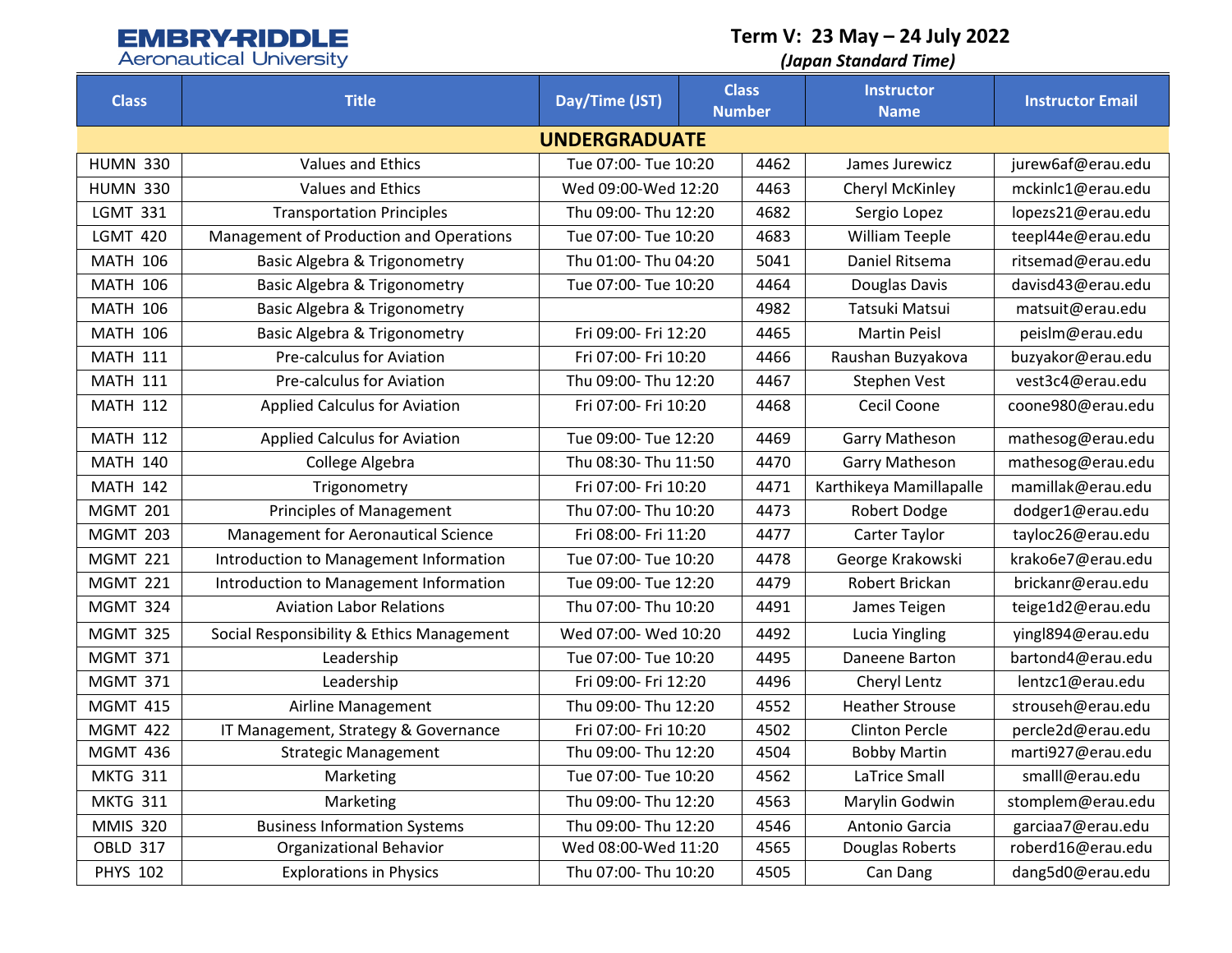# **EMBRY-RIDDLE**

**Term V: 23 May – 24 July 2022**

| <b>Aeronautical University</b> |  |  |
|--------------------------------|--|--|
|                                |  |  |

| <b>Aeronautical University</b> |                                                 | (Japan Standard Time) |                               |      |                                  |                         |  |  |
|--------------------------------|-------------------------------------------------|-----------------------|-------------------------------|------|----------------------------------|-------------------------|--|--|
| <b>Class</b>                   | <b>Title</b>                                    | Day/Time (JST)        | <b>Class</b><br><b>Number</b> |      | <b>Instructor</b><br><b>Name</b> | <b>Instructor Email</b> |  |  |
| <b>UNDERGRADUATE</b>           |                                                 |                       |                               |      |                                  |                         |  |  |
| <b>PHYS 102</b>                | <b>Explorations in Physics</b>                  | Wed 09:00-Wed 12:20   |                               | 4506 | James Rose                       | rose508@erau.edu        |  |  |
| <b>RSCH 202</b>                | Introduction to Research Methods                | Tue 07:00- Tue 10:20  |                               | 4508 | <b>Stuart Childers</b>           | childers@erau.edu       |  |  |
| <b>RSCH 202</b>                | Introduction to Research Methods                | Wed 09:00-Wed 12:20   |                               | 4509 | <b>Heather Strouse</b>           | strouseh@erau.edu       |  |  |
| <b>SFTY 320</b>                | Human Factors in Aviation Safety                | Thu 09:00- Thu 12:20  |                               | 4510 | Keith Frable                     | frabl3a4@erau.edu       |  |  |
| <b>SFTY 330</b>                | Aircraft Accident Investigation                 | Wed 09:00-Wed 12:20   |                               | 4511 | Chris Metzger                    | metzg80b@erau.edu       |  |  |
| <b>SFTY 335</b>                | Mechanical & Structural Factors Aviation Safety | Tue 07:00- Tue 10:20  |                               | 4512 | Daniel Dendauw                   | denda3c6@erau.edu       |  |  |
| <b>SFTY 409</b>                | <b>Aviation Safety</b>                          | Tue 07:00- Tue 10:20  |                               | 4513 | <b>Steven Stallings</b>          | stallis1@erau.edu       |  |  |
| <b>SFTY 409</b>                | <b>Aviation Safety</b>                          | Wed 09:00-Wed 12:20   |                               | 4514 | Allen Boettcher                  | boetta3f@erau.edu       |  |  |
| <b>SPCH 219</b>                | Speech                                          | Thu 07:00- Thu 10:20  |                               | 4515 | Nathan Sand                      | sandn@erau.edu          |  |  |
| <b>STAT 211</b>                | <b>Statistics with Aviation Applications</b>    | Thu 08:00-Thu 11:20   |                               | 4472 | Michelle Watts                   | wattsm4@erau.edu        |  |  |
| <b>WEAX 201</b>                | Meteorology I                                   | Wed 07:00- Wed 10:20  |                               | 4516 | Daniel Farris                    | farri497@erau.edu       |  |  |
| <b>WEAX 201</b>                | Meteorology I                                   | Fri 09:00- Fri 12:20  |                               | 4517 | Jan Hafner                       | hafnerj@erau.edu        |  |  |